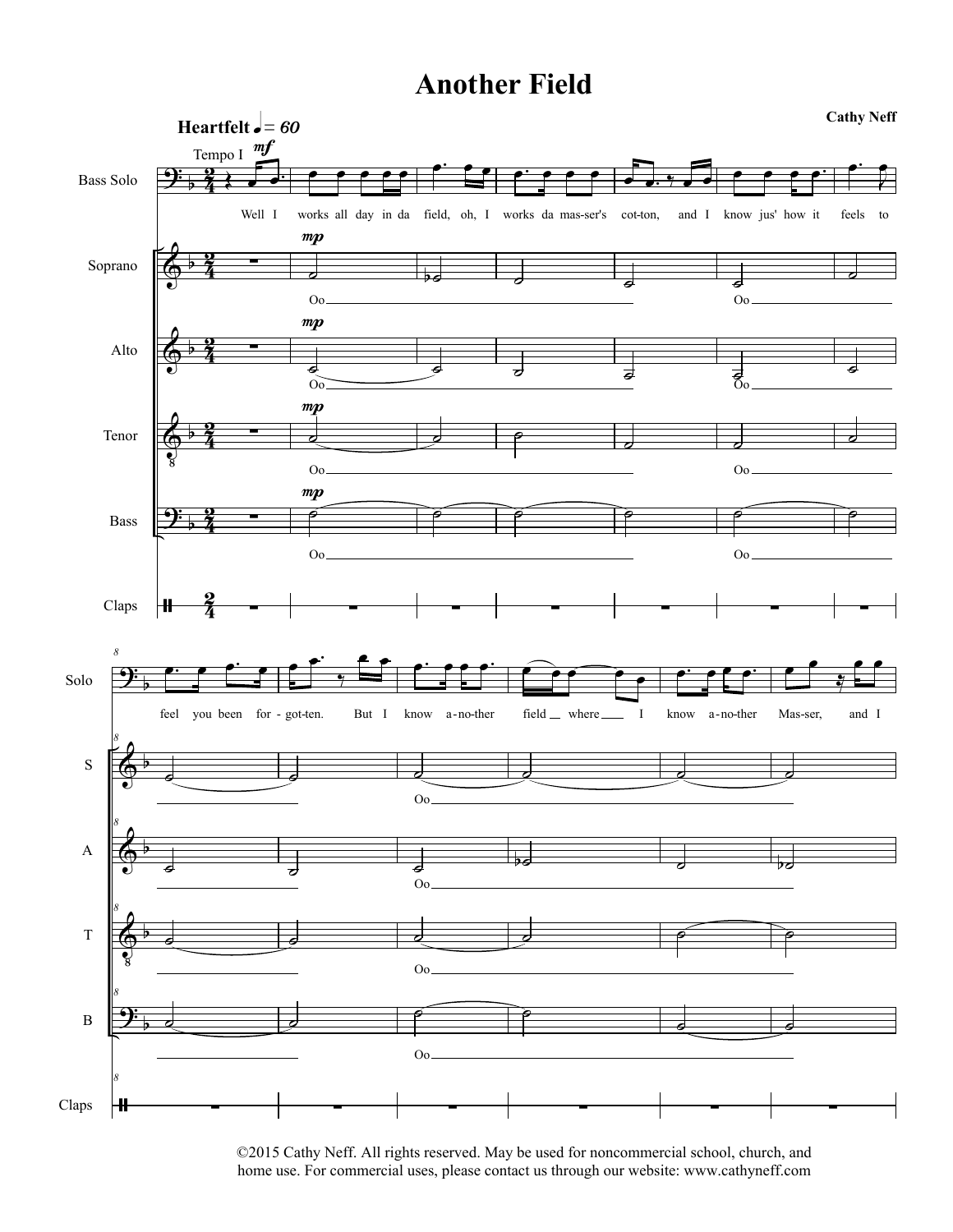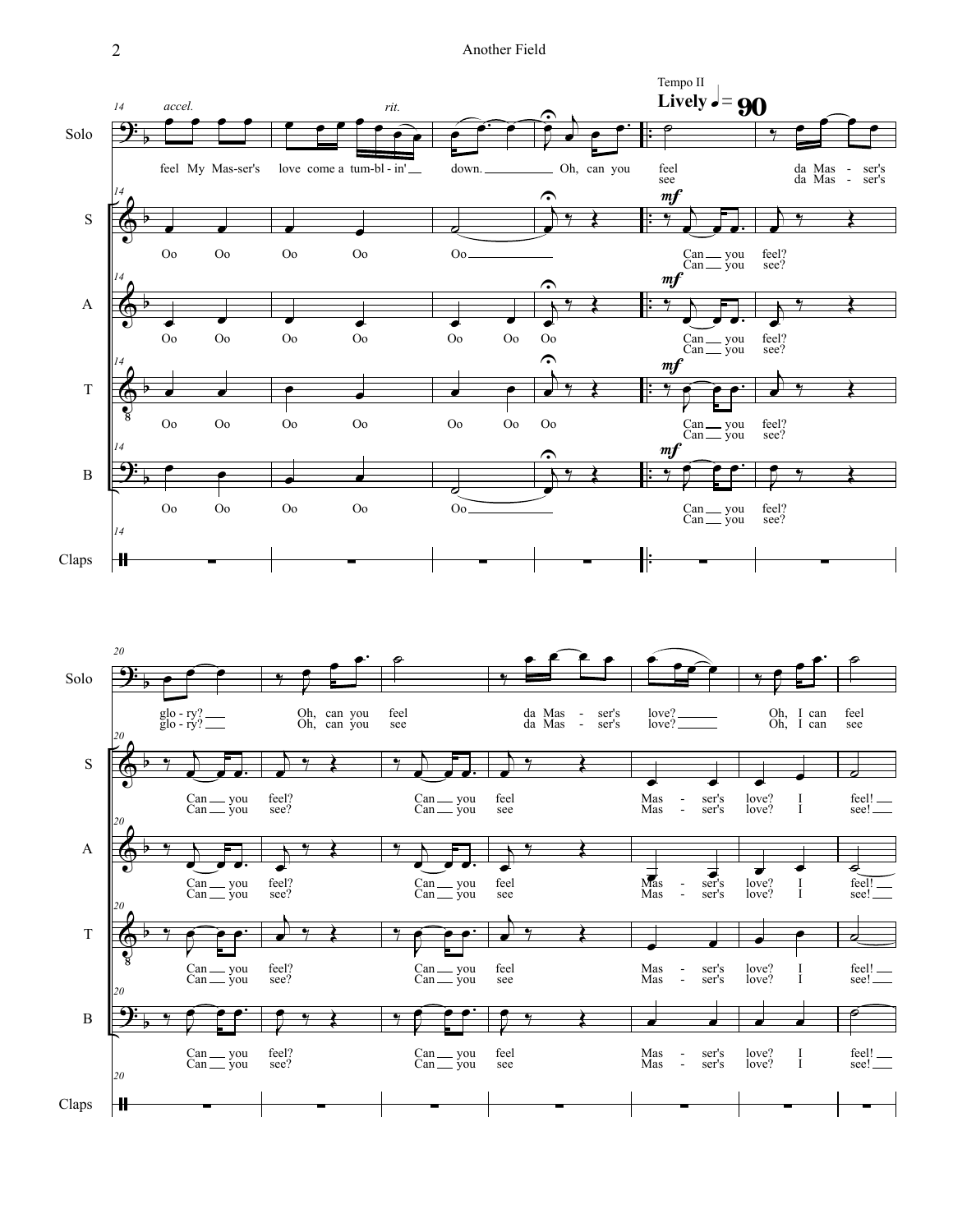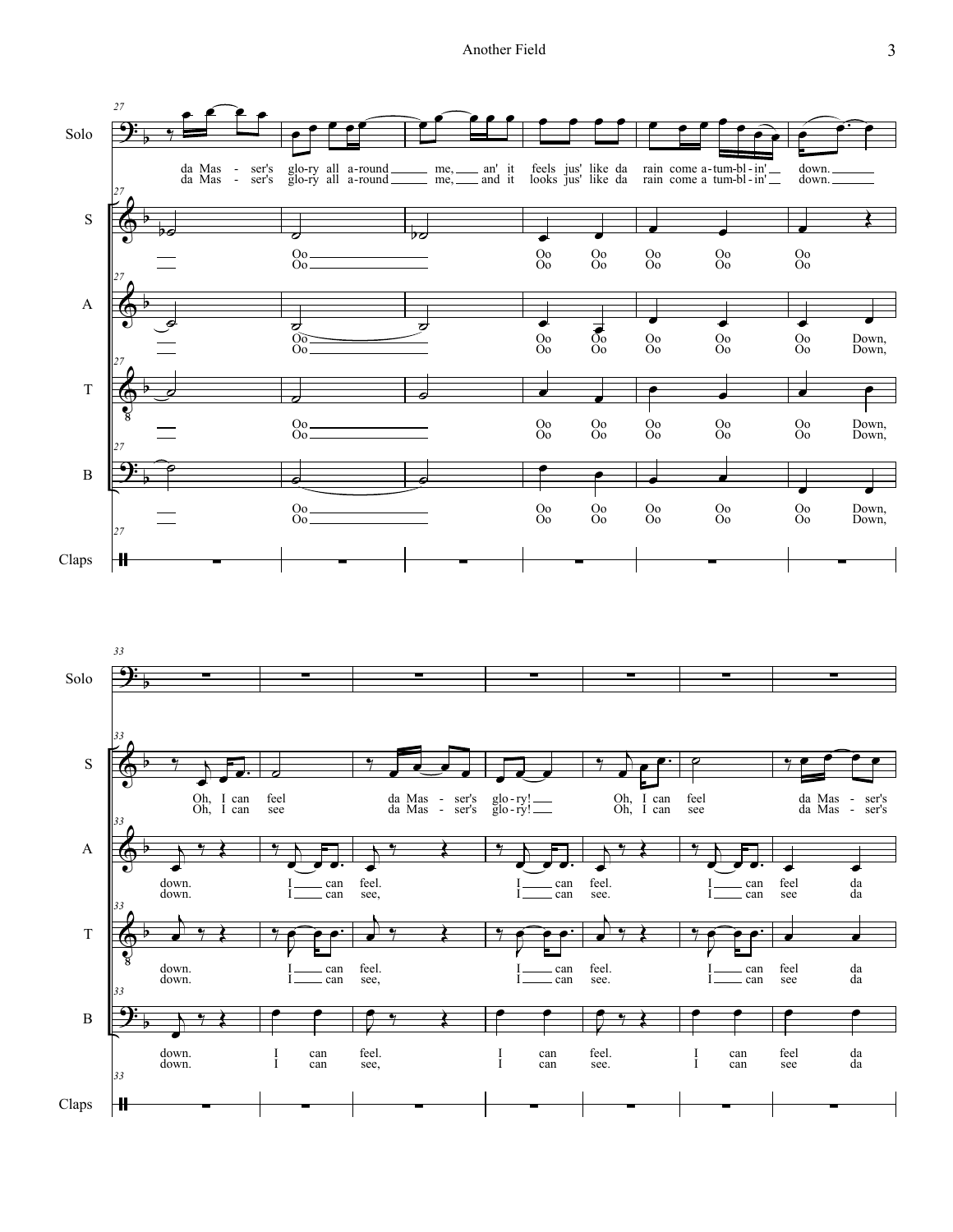

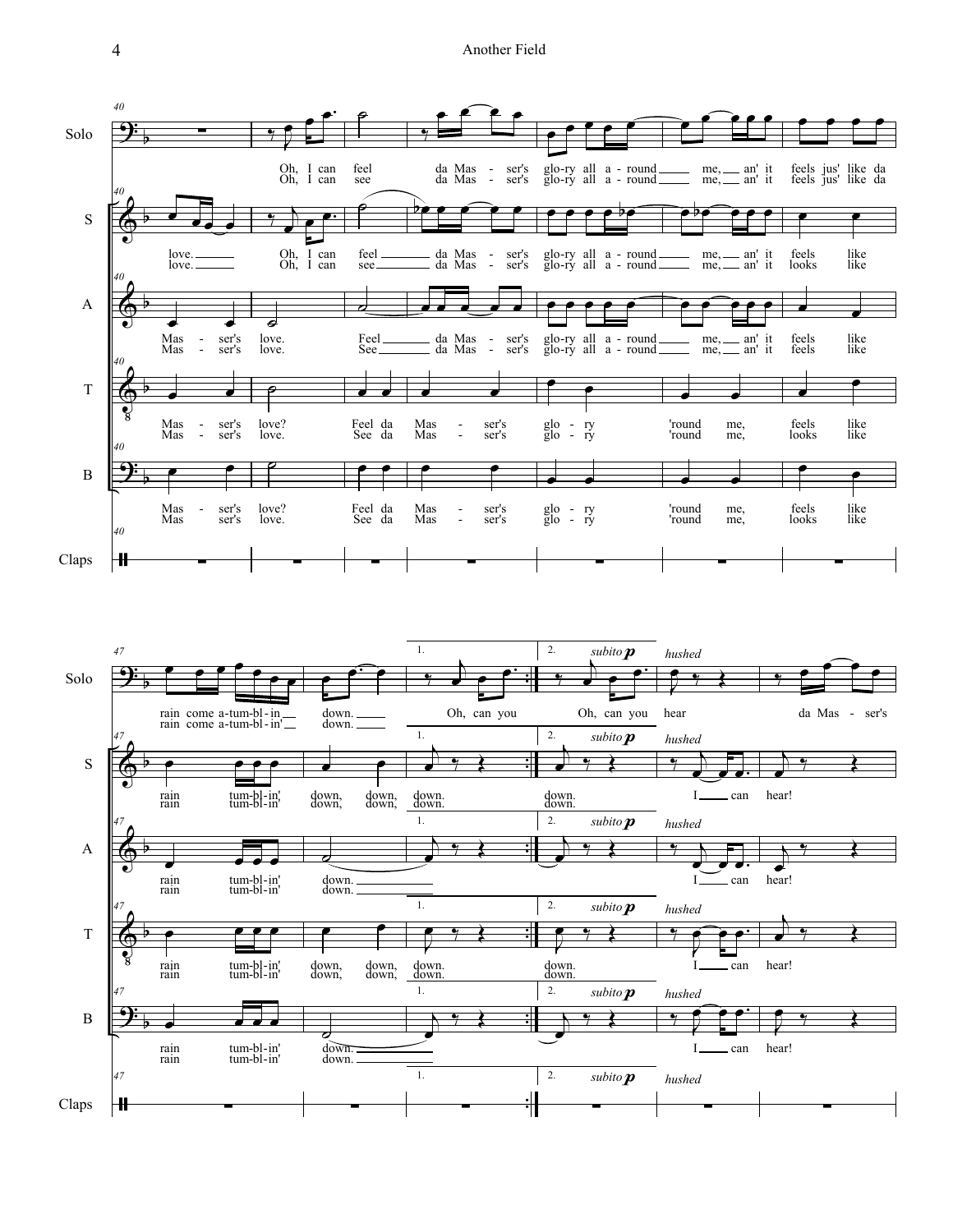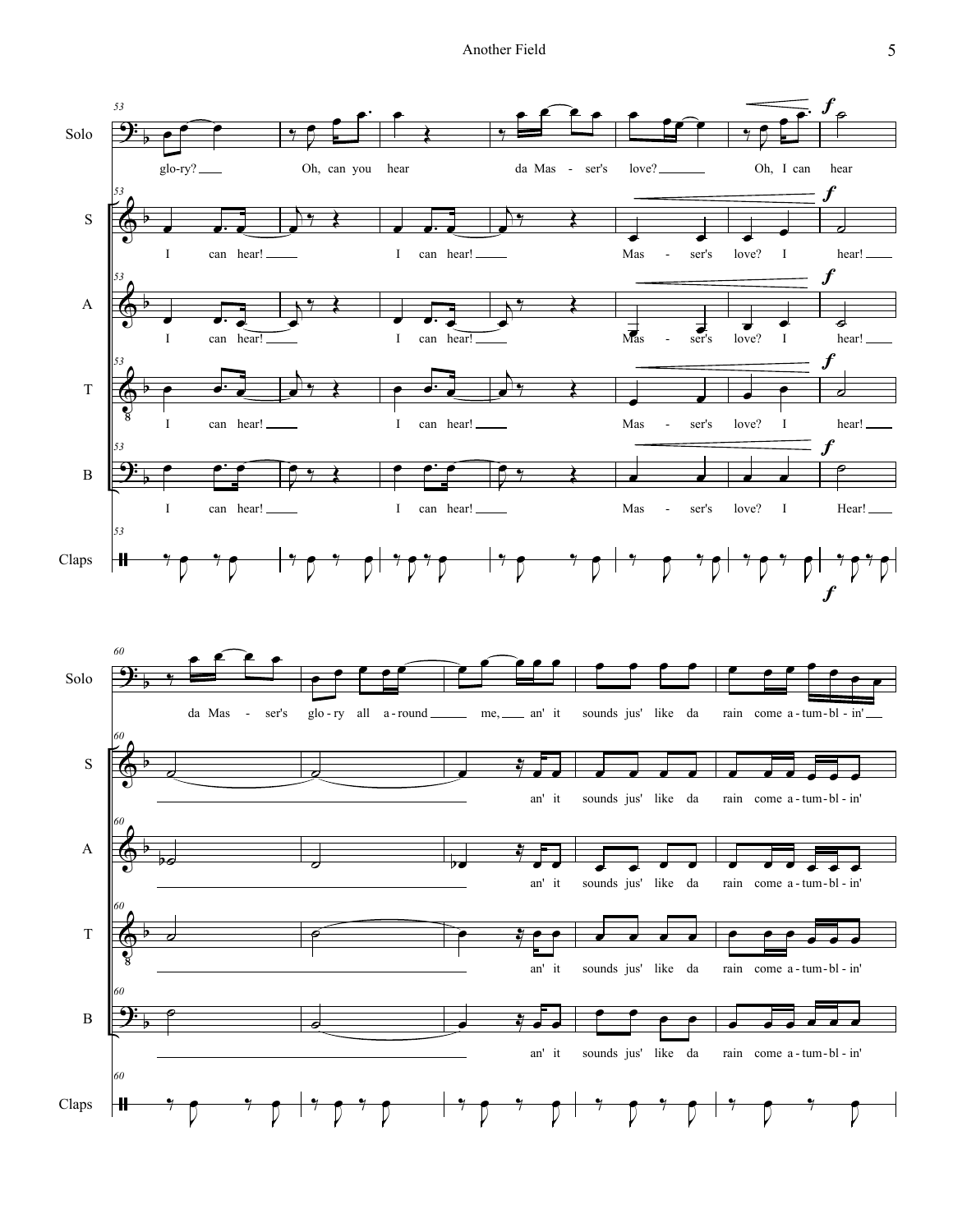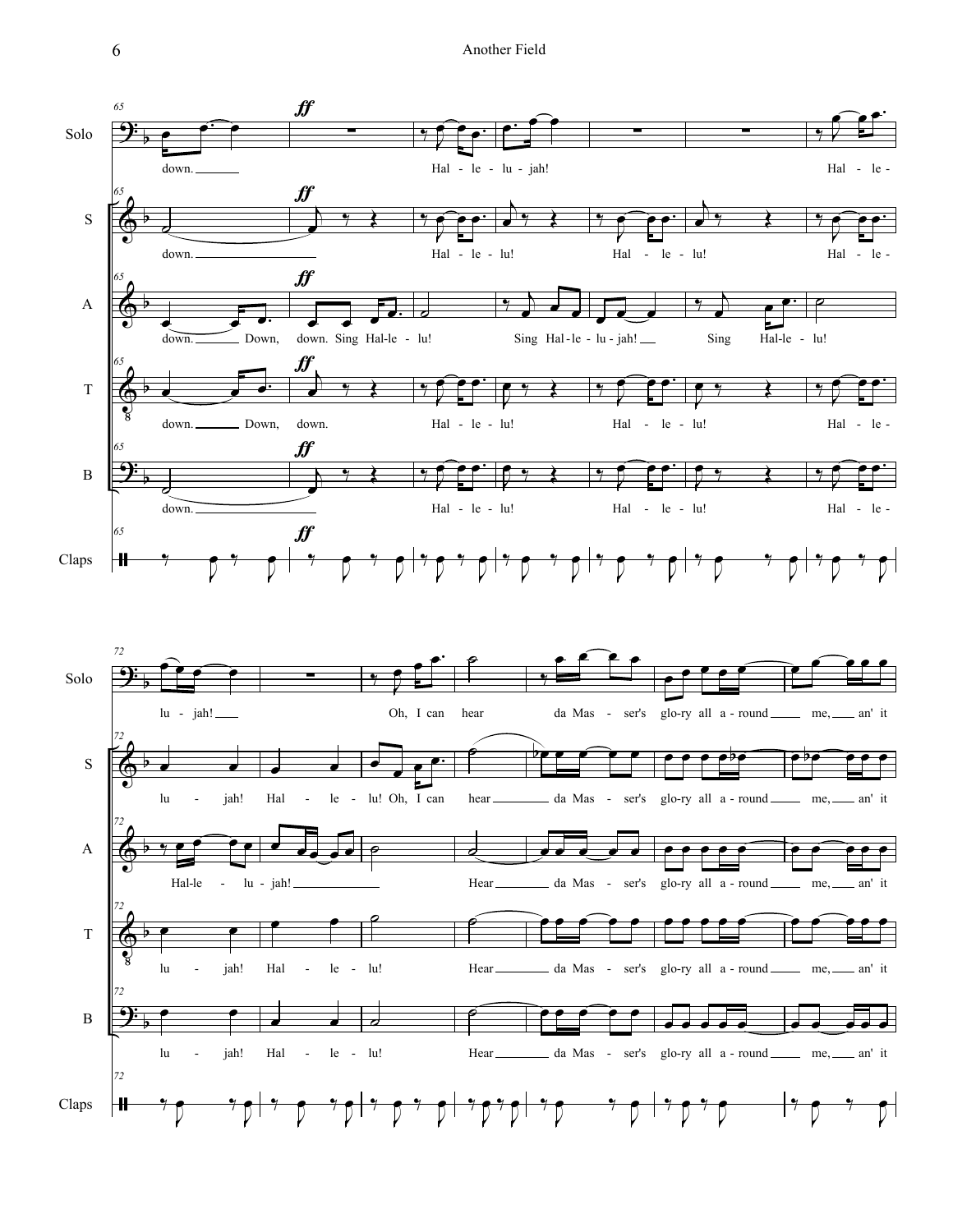Another Field 7

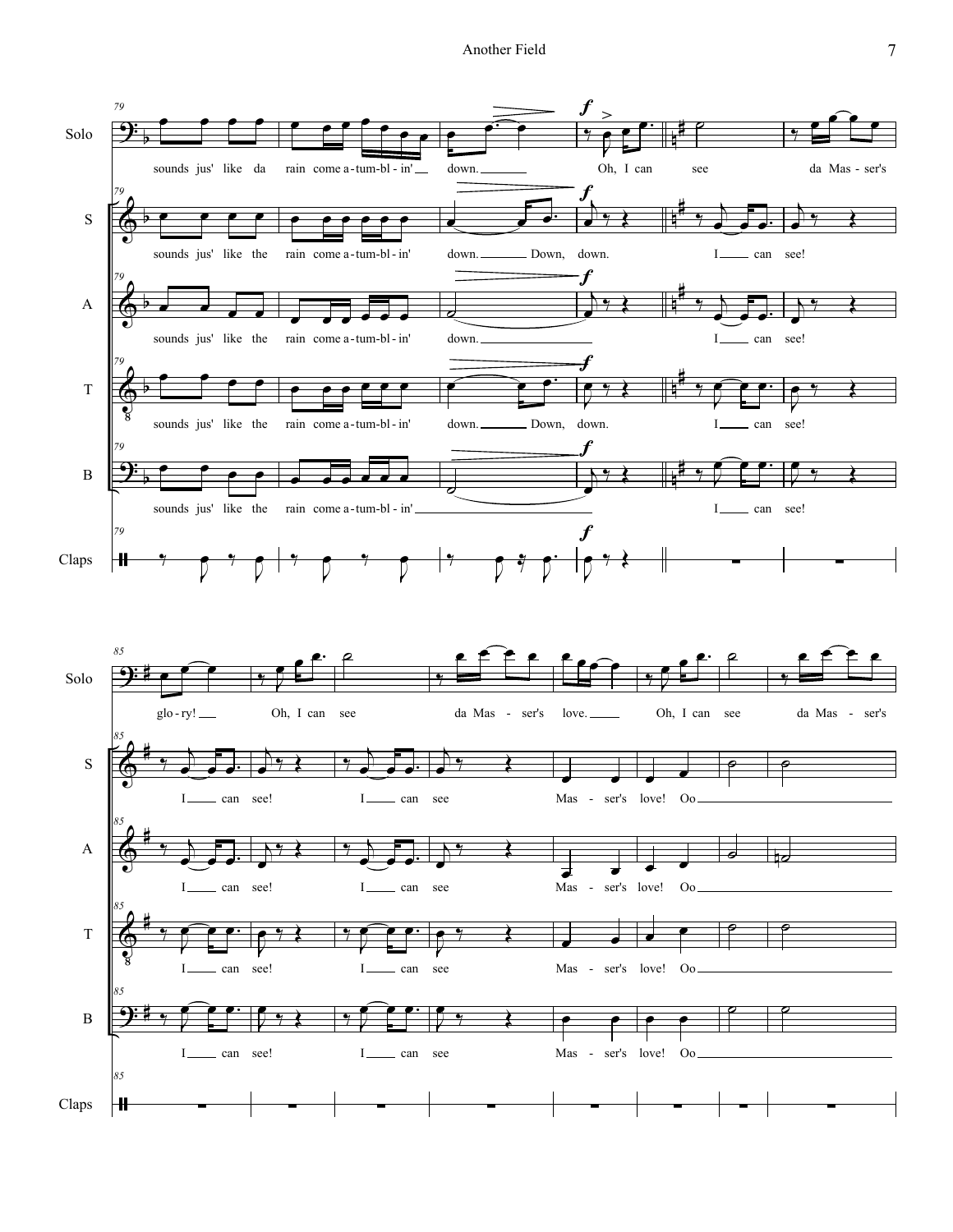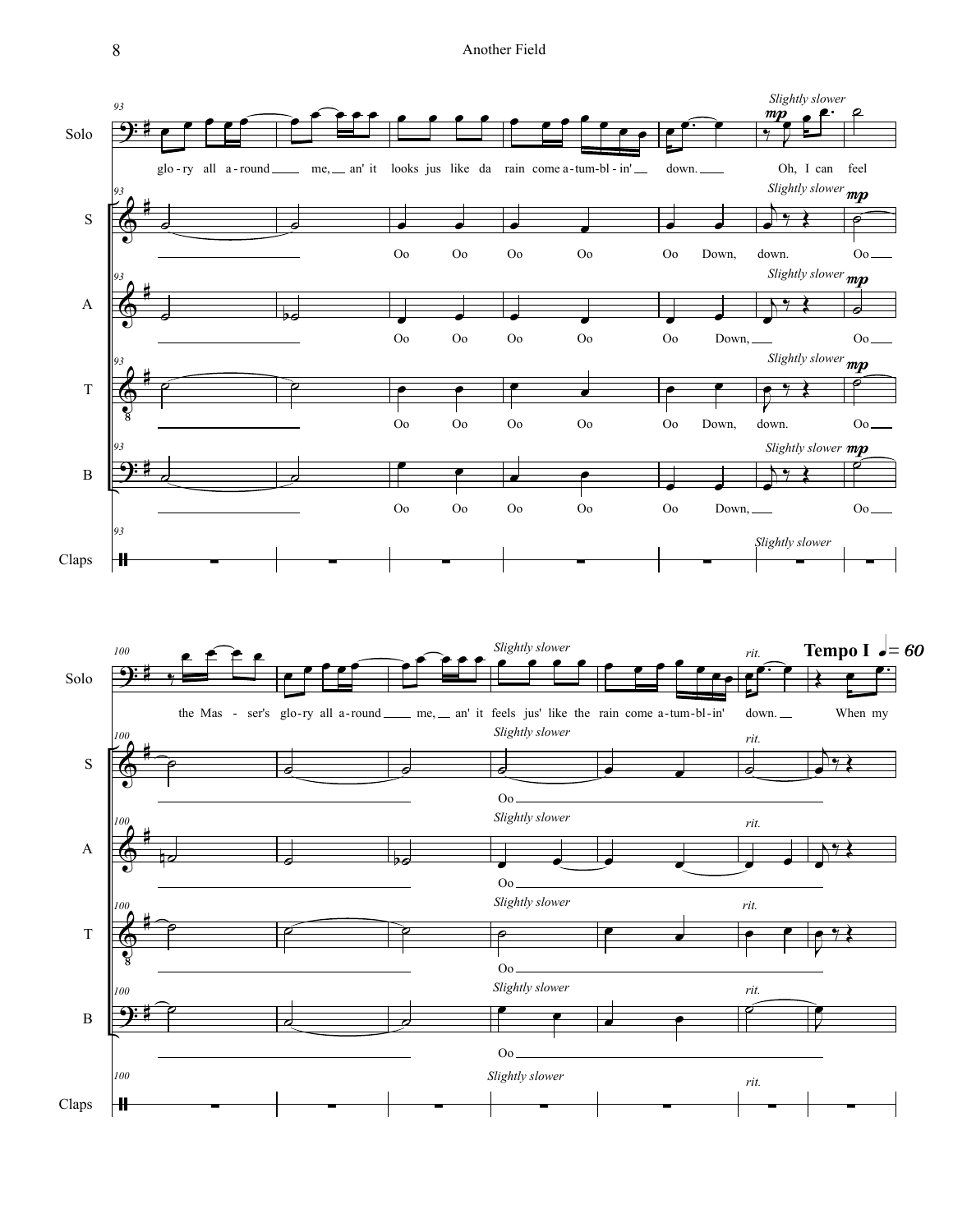